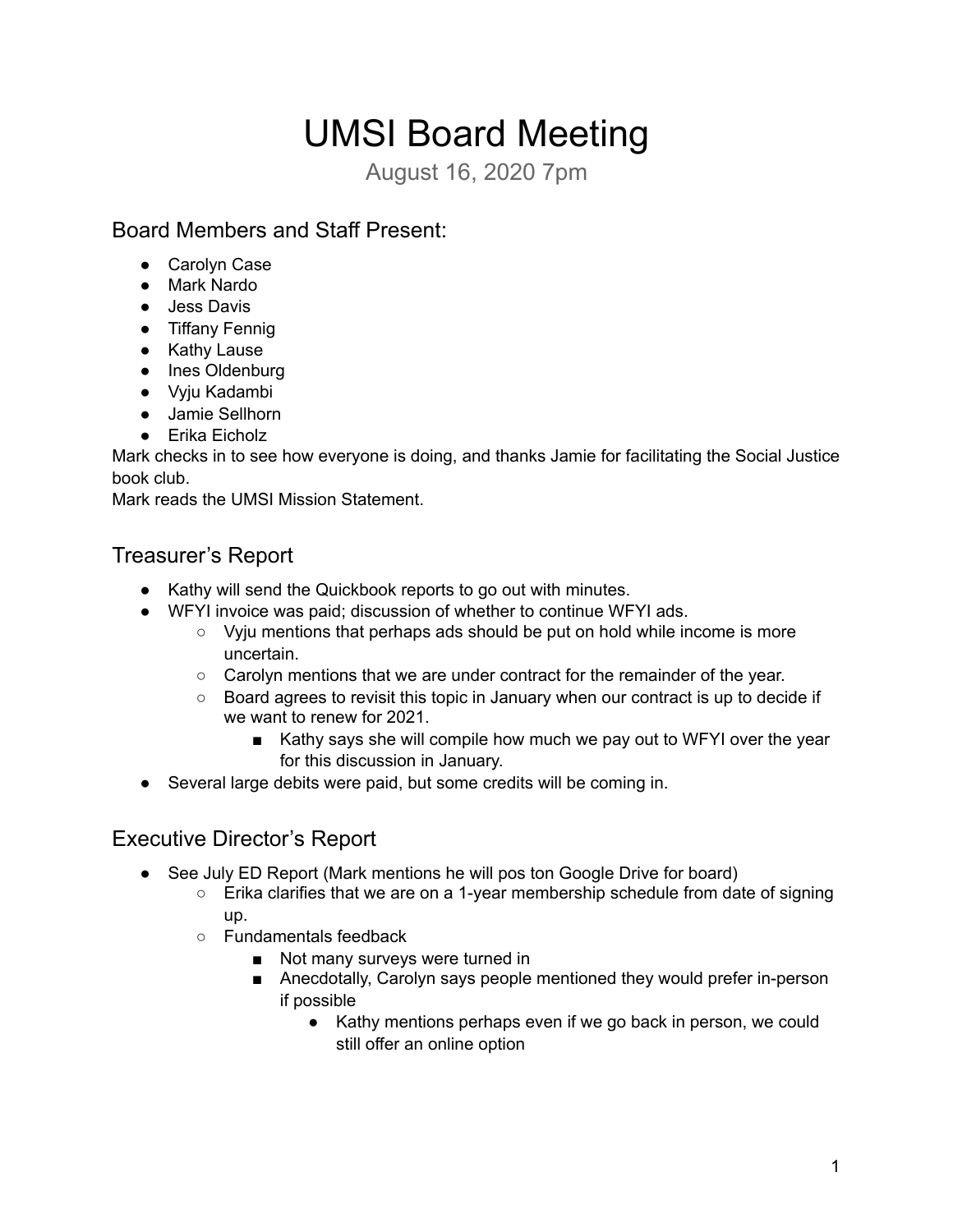## Other Committee Updates-

- Governance Committee- Mark and Jess- Any Updates
	- Mark overviews the project and mentions that the committee will be meeting Tuesday August 18.
		- Manual with updated bylaws as appendices
- Mark mentions we haven't heard back from Dekko, and he will be reaching out to check in.
- Professional Development Committee- Share Charter
	- Charter updated to reflect Social Justice committee as a subcommittee of the PD committee.
- Carolyn- PD Committee Update
	- Zoom will be the platform for the conference.
		- Can automatically redirect people to a survey at the end of a session
		- Will need to upgrade to allow multiple meetings from the same account for the month of conference.
		- November 7 Key Note-Britt Hawthorn address from 9:30-11, lunch break, 12:15-1:15 session 1 breakout (Britt's session is a choice, plus others), 1:30-2:30 session 2 options
		- Call-out for presenters will include "topics of interest"
		- Possible networking on Friday evening
		- Possible virtual privilege walk Saturday morning
		- \$60 non-members, \$54 members
		- Board discusses some ideas for additional revenue, and the need to perhaps have a brainstorming session as a board on this topic
- Validation Committee- Covid Update and Plan
	- Board agrees that we can continue to process the applications and paperwork for Validation, but on-site visits are suspended due to COVID.
- Committee Chairs Check In- Charters
	- Ines and Erika officially join the advocacy committee, and Jess and they will get together (with Vyju) to create a charter
- Carolyn- Committee Recruitment
- Vyju plans to stay on the board through the end of the year, and to continue to support UMSI in an advisory capacity

#### Other Business –

- Insurance- Updates, Quotes, Decision
	- Discussion of importance of Officer insurance, and need for multiple quotes.
- Board Meeting Schedule- Remain every month or move to every other or quarterly meetings
	- Mark mentions that he feels like changes like this (tied to the creation of the new board manual) could start in January.

#### Next meeting: – Dates/Times

September 20 October 18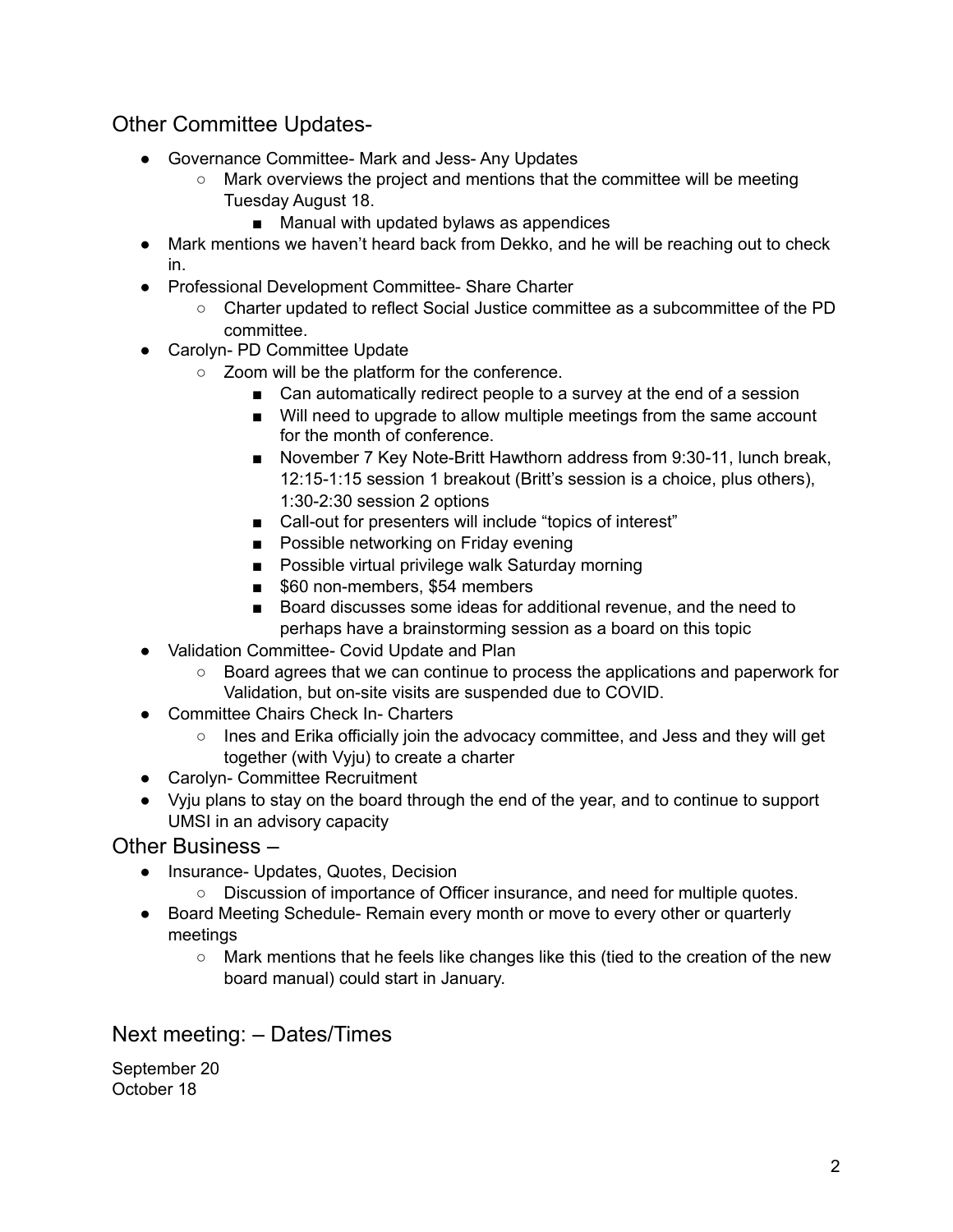November 15

Adjourn 8:07pm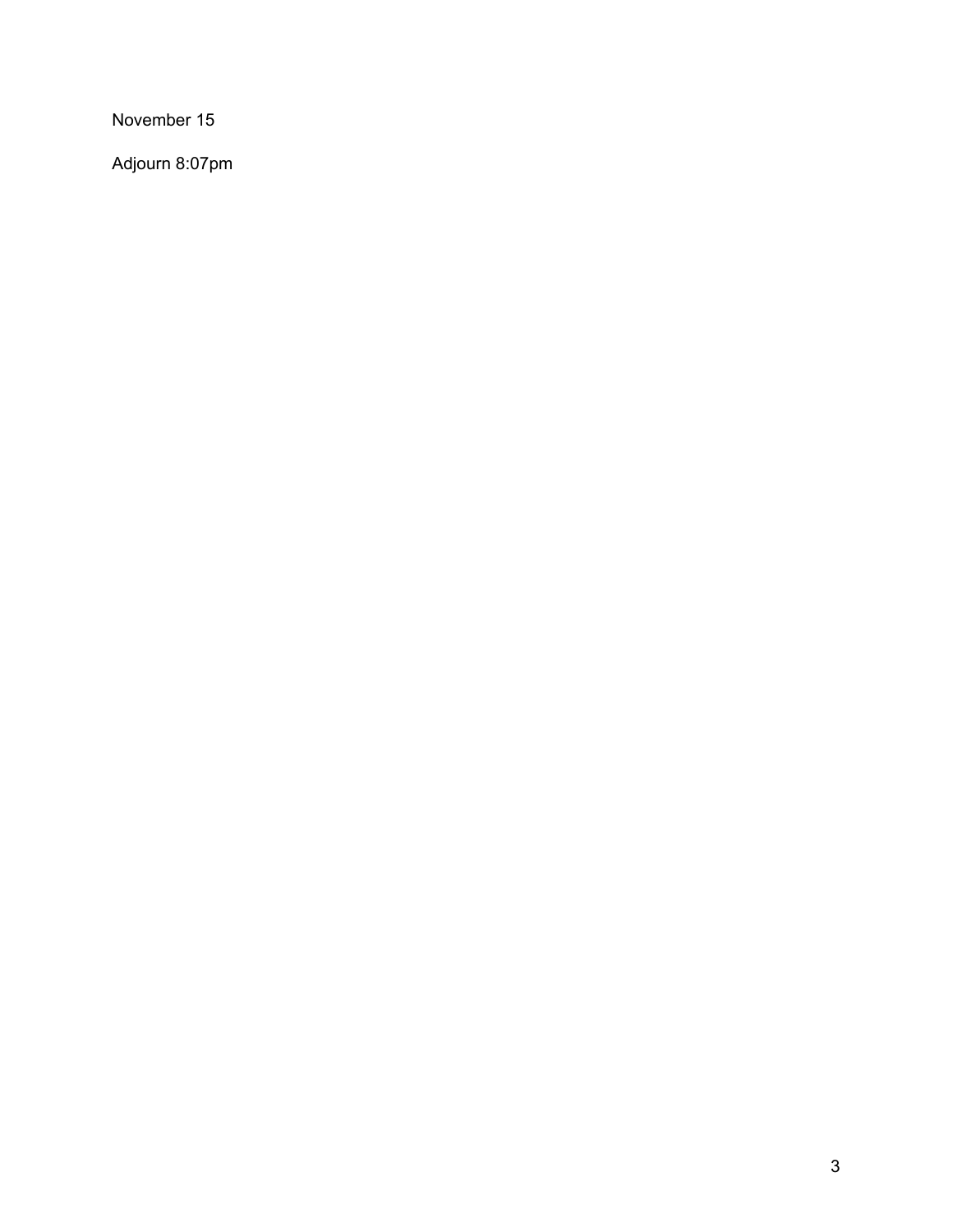# UNITED MONTESSORI SCHOOLS OF INDIANA

#### BALANCE SHEET

As of August 16, 2020

|                                     | <b>TOTAL</b>  |
|-------------------------------------|---------------|
| <b>ASSETS</b>                       |               |
| <b>Current Assets</b>               |               |
| <b>Bank Accounts</b>                |               |
| <b>BUSINESS CLASSIC (9905)</b>      | 8,799.17      |
| TOTAL BUS CHK (3296)                | 5,220.77      |
| <b>Total Bank Accounts</b>          | \$14,019.94   |
| <b>Other Current Assets</b>         |               |
| <b>Uncategorized Asset</b>          | $-1,095.00$   |
| <b>Total Other Current Assets</b>   | $$ -1,095.00$ |
| <b>Total Current Assets</b>         | \$12,924.94   |
| <b>TOTAL ASSETS</b>                 | \$12,924.94   |
| <b>LIABILITIES AND EQUITY</b>       |               |
| <b>Total Liabilities</b>            |               |
| Equity                              |               |
| Opening Balance Equity              | 28,748.03     |
| Owner's Pay & Personal Expenses     | $-44.34$      |
| <b>Retained Earnings</b>            | $-13,682.30$  |
| Net Income                          | $-2,096.45$   |
| <b>Total Equity</b>                 | \$12,924.94   |
| <b>TOTAL LIABILITIES AND EQUITY</b> | \$12,924.94   |